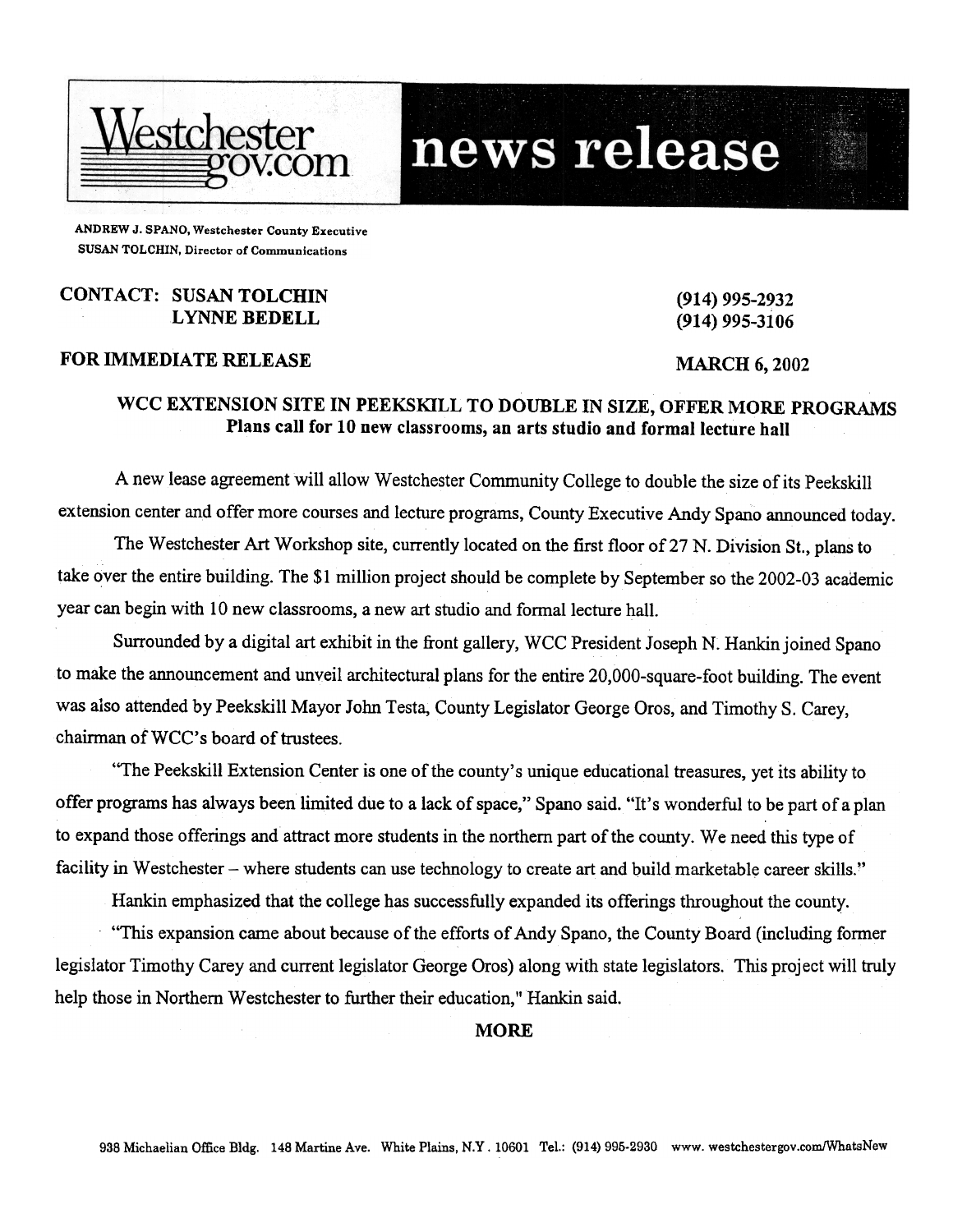# PAGE 2 - WCC PEEKSKILL

Salvatore J. Carrera, the county's economic development director, paved the way for the expansion by negotiating a 10-year lease with landlord Alfred Weissman for the second floor of the building, formerly home to Woolworth's. State probation offices, currently using part of that space, will be relocated.

Architectural plans are complete but the lease must still be approved by the County Board of Legislators. That vote is expected to come in the next month or so.

Bringing in artists and studios - and creating an overall atmosphere conducive to the arts - is very important to Peekskill, said Mayor Testa.

"We're forming a new revitalization task force for downtown and this center is a good launching point," said Testa, who is also a member of the college's board of trustees. "It's vital for the downtown economy."

"We're building on an already strong partnership between the county, the city and the college," said County Legislator George Oros. "This project shows just how well we can all work together especially when it comes to creating more educational opportunities for residents."

The Peekskill extension center, opened in 1994, enrolls about 500 students each semester. The site offers programs in computer arts, graphics, multimedia and digital music, and boasts more sophisticated equipment many major art schools, especially for students working on associate degrees and certificates.

"It is gratifying to see Peekskill's progress and to realize that the dream of an art and technology center in the city has become a reality," said Carey, chairman of the college's board of trustees. "The college is always searching for ways to better serve the residents of the county and this expansion will give our students , additional options."

Because the extension center currently has only two traditional classrooms, the construction of 10 more will make a tremendous difference, according to Carla Mazzarelli, the branch's assistant dean. Many more general education classes (especially during the day) can be scheduled and English as a Second Language courses can be offered on site. Those courses, which attract about 70 students a semester, would be relocated from Peekskill High School.

The addition of a new art studio will also be a major draw for the Peekskill center - already located in a city emphasizing the arts in its economic revitalization. Students currently work in a multi-purpose room that doubles as a studio. A new studio would allow for larger easels and canvasses, as well as more art courses, such

#### MORE